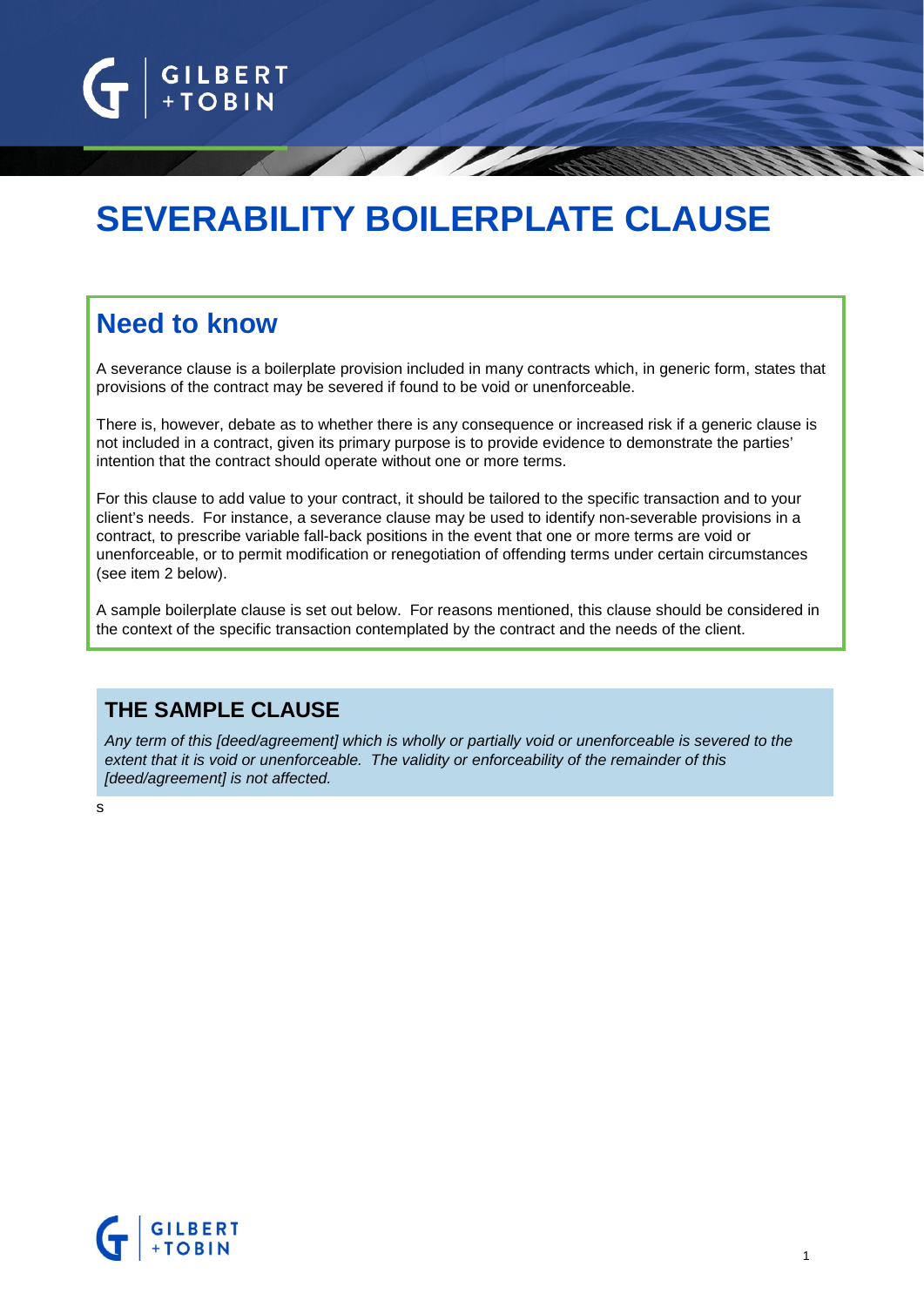### **1 Severability**

#### **1.1 Severability by a court**

If asked, a court must consider whether to sever a term or part of a term from a contract. Courts will first look to see whether the parties intended, as a matter of objective construction, the contract to operate as a single, indivisible arrangement, or whether they intended for it to continue even if a part of the agreement was severed.<sup>[1](#page-3-0)</sup>

Courts determine the question of severability by looking at (1) the construction of the agreement, (2) the intention of the parties and (3) the importance of the particular term to the whole agreement.

#### *Construction of the agreement*

This is a two-step analysis, where the court will consider:

 the consideration provided under the agreement; and

The relevant term being severed must not be the whole or main consideration given by a party under the contract. $2$  That is, remaining terms must continue to be supported by adequate consideration.<sup>[3](#page-3-2)</sup>

the nature of the agreement.<sup>[4](#page-3-3)</sup>

The operation of the contract, after severance of the term, must continue to be consistent with general public policy. Severance would not be used in a contract which is, in substance, illegal but it would be used in relation to a restraint of trade clause where covenants are found to be unreasonable and contrary to public policy.<sup>[5](#page-3-4)</sup>

#### *Intention of the parties*

It must be shown that the parties intended to make a contract that could operate without one or more terms (whether a whole or a part of a term or an associated transaction).<sup>[6](#page-3-5)</sup>

#### *Importance of the particular term to the entire agreement*

A court must be able to sever terms of a contract without having to add to or change any words (referred to as the 'blue pencil' test).<sup>[7](#page-3-6)</sup> A court will not rewrite a contract to make it valid or able to achieve severability.<sup>[8](#page-3-7)</sup>

In summary, to be able to sever a term the court must be able to determine that:

- the provision(s) to be severed is/are not the main part or substance of the contract;  $9$
- the valid elements can be separated from the term(s) to be severed;  $10 \text{ rad}$  $10 \text{ rad}$
- the remaining provisions of the contract can continue to operate without changing the fundamental nature, scope or effect of the contract. $11$

Please note that there are also various legislative provisions relevant to arguments concerning the ability to sever a contractual term. These include:

- section 4 of the *Restraints of Trade Act* 1976  $(NSW)^{12}$  $(NSW)^{12}$  $(NSW)^{12}$  and section 4L of the *Competition and Consumer Act 2010*  $(Cth)$ ,<sup>[13](#page-3-12)</sup> which provide that contractual provisions contrary to these Acts may be severable;<sup>[14](#page-3-13)</sup>
- section 7 of the *Contracts Review Act* 1980 (NSW) prescribes that the relief a court may grant against an unjust contract extends to severing one or more terms; and
- other statutes such as section 69F of the *Banking Act* 1959 (Cth) and section 7 of the *Superannuation Guarantee Charge Act* 1992 (Cth) refer to severability in a more limited way.

#### **1.2 Why is a severability clause used in a contract?**

A severability clause is often used in a contract to document the parties' intention that, if a term of their contract is found to be void or unenforceable, it may be severed and that the

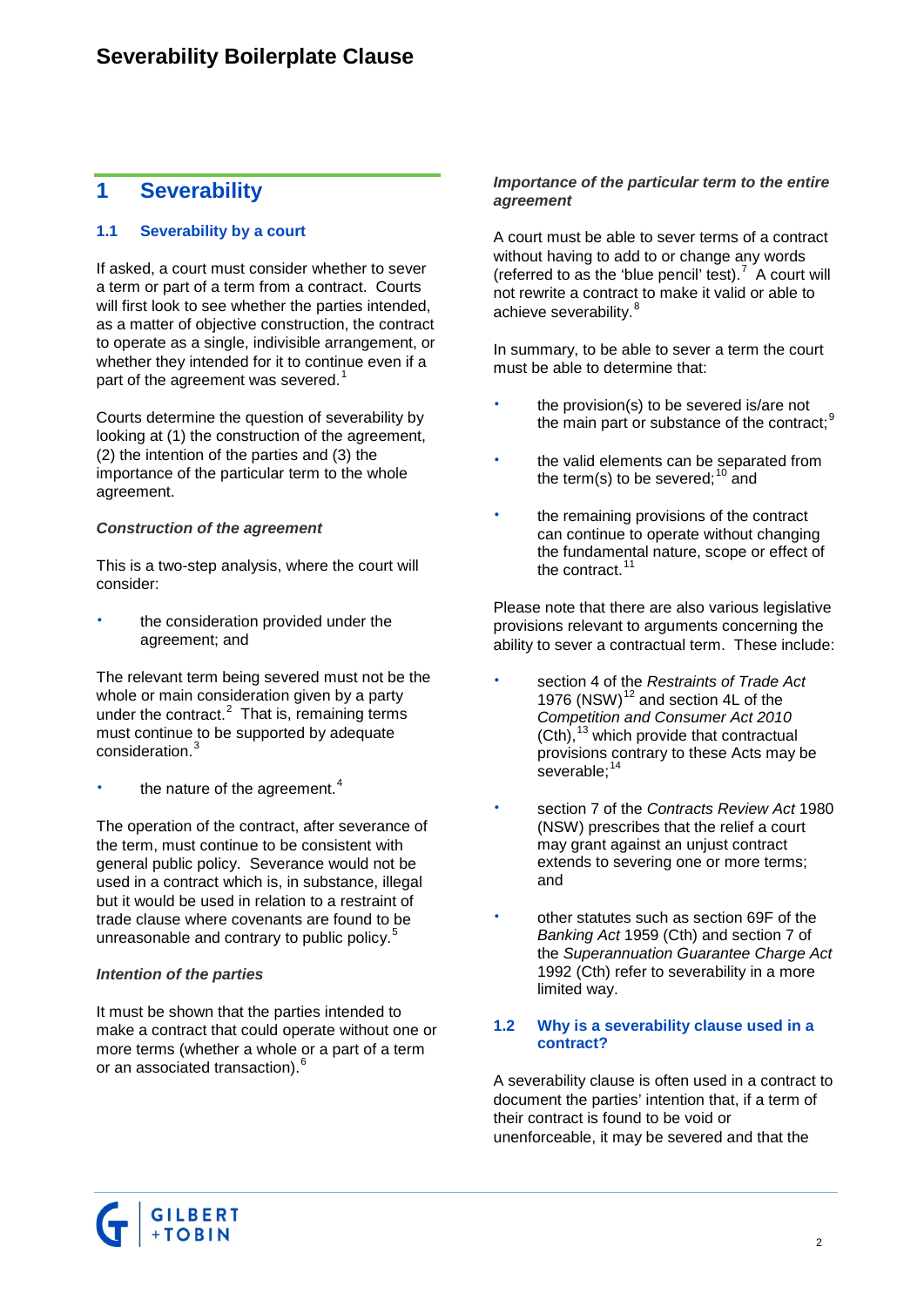### **Severability Boilerplate Clause**

remaining terms of the contract will continue to operate.

However, when used in this generic form there is some debate about whether there is any consequence or increased risk if the clause is *not* included in a contract. That is, a court will likely look to sever part of a contract (either pursuant to legislative power or as a matter of common law) whether or not there is an express severability provision, and whether or not there is express wording purporting to extend the scope of the power to sever. Accordingly, much of its value may be attributed to the commercial position that is brought to bear when parties contest the validity of a particular clause.

### <span id="page-2-0"></span>**2 The better way to use a severance clause**

The most effective way to use a severance clause is to tailor it to your client's needs and to the specific transaction contemplated by the contract.

Possibilities include, but are not limited to, using this clause to specify:

- **(a) non-severable clauses in the contract**: A court may sever a term from a contract such that the balance of the contract is not affected, but it may no longer be a contract that your client wishes to be a party to. In that case, a party may prefer that the whole agreement become unenforceable. To prevent this, particular terms which the parties do not want to be severable should be expressly identified, and/or the contract should include an indemnity or a right to terminate in relation to the effect of severance in a particular instance.
- **(b) a mechanism for modification or renegotiation of offending terms**: This clause could also provide a mechanism for modification or renegotiation (to the extent necessary), in the event that clauses or parts of the contract are challenged as void or unenforceable (ie, to give the parties greater control over the process and to mitigate the necessity to litigate).<sup>1</sup>

**(c) jurisdictional limits**: Depending on the circumstance, it may be relevant for this clause to state that, if a term is unenforceable or invalid in one jurisdiction and not in others, it can be severed in that jurisdiction but should remain in operation for the others. (**NB**: While clauses dealing with severance

in a particular jurisdiction are becoming reasonably common, there is little law directly on the subject and it remains unclear whether severance of this nature is actually possible).

**(d) a mechanism with variable fall-back options**: This could be useful, for instance, if the contract includes a restraint of trade clause. In that case, the severance clause should refer to, or the restraint of trade clause itself should be drafted in a way that facilitates, severance by setting out several variables so that parameters can be severed with a fall back option remaining in place.<sup>[16](#page-3-15)</sup> Parties should spell out the variables desired and specify the order in which they should apply. That way, if any term is found to be invalid it is absolutely clear what should apply instead. This type of provision should also expressly state that the severability clause is included as a precaution against invalidity only and is subject to severance.

### **3 How effective is it?**

A severance clause will **add value** to your contract if it is tailored to your client's needs and to the specific transaction contemplated by the contract (see item [2](#page-2-0) above). However, as mentioned above, when used in the generic form, there may well be no consequence or increased risk if it is not included in a contract.

While a generic severance clause is helpful from an evidentiary perspective (ie to clearly demonstrate the parties' intention), it is not determinative of whether severance can occur.<sup>17</sup> In certain circumstances, provisions cannot be severed and a court will not rewrite a contract to achieve severability.<sup>18</sup> Given this, if a provision is declared void or unenforceable and cannot be severed, it may well render the whole contract void or unenforceable (as applicable), despite the presence of the severance clause.<sup>[19](#page-3-18)</sup>